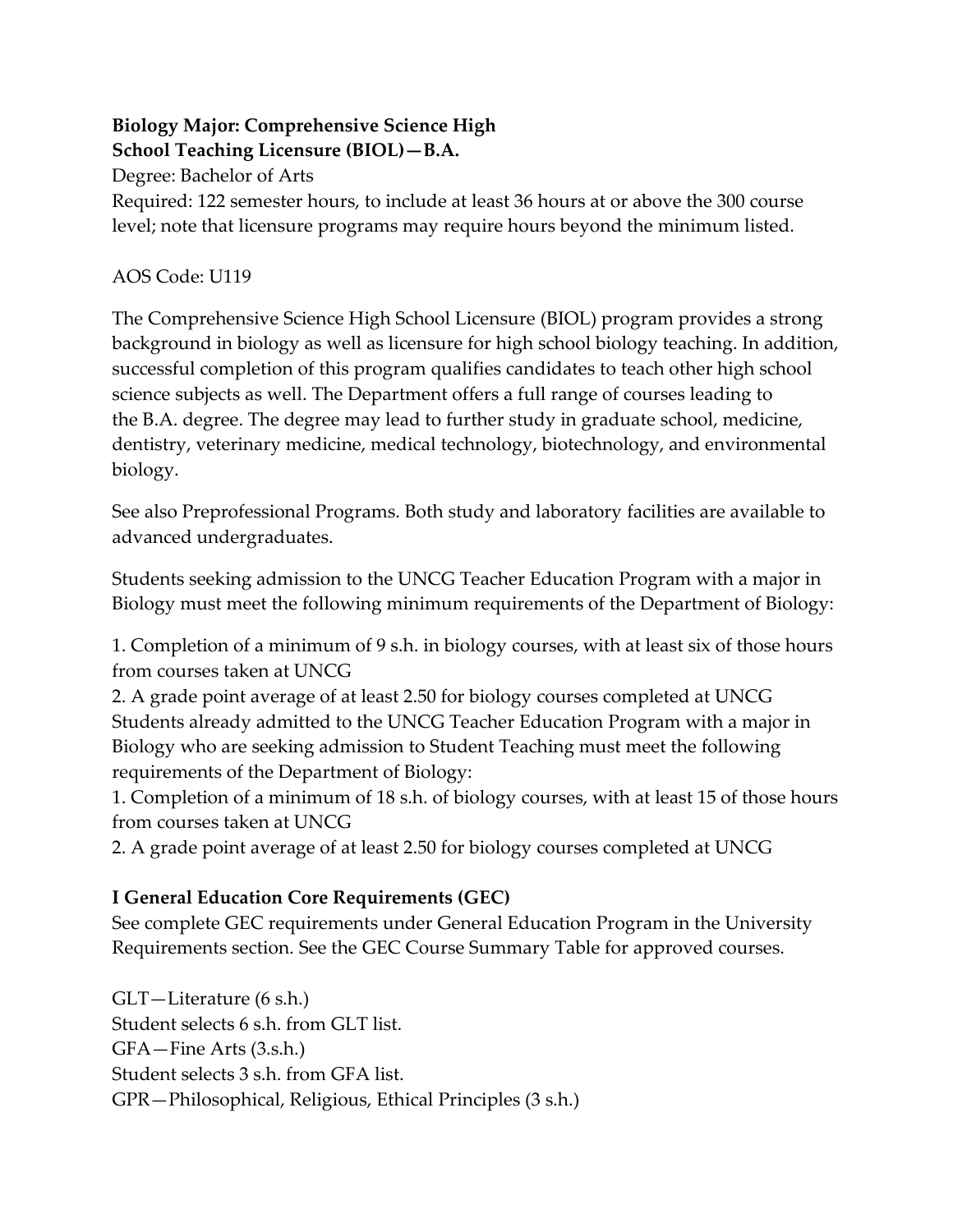Student selects 3 s.h. from GPR list. GHP—Historical Perspectives (3 s.h.) Student selects 3 s.h. from GHP list. GNS—Natural Sciences (7 s.h.) BIO 111 Principles of Biology I CHE 111 General Chemistry I GMT—Mathematics (3 s.h.) MAT 151 Precalculus II or MAT 191 Calculus I GRD—Reasoning and Discourse (6 s.h.) ENG 101 College Writing I or FMS 115 Freshman Seminar in Reasoning and Discourse I or RCO 101 College Writing I Student selects additional 3 s.h. from the GRD list. GSB—Social and Behavioral Sciences (6 s.h.) Student selects 6 s.h. from GSB list.

#### **II General Education Marker Requirements**

See complete GEC requirements under General Education Program in the University Requirements section. See the GEC Course Summary Table for approved courses.

GL/GN—Global/Global Non-Western Perspectives Four courses carrying GL/GN markers, at least one of which must carry the GN marker.

One SI (Speaking Intensive) Course

In addition to this SI Marker requirement, students must also complete a second SI course within the major. All programs have identified at least one course among their major requirements that is taught as Speaking Intensive.

One WI (Writing Intensive) Course

In addition to this WI Marker requirement, students must also complete a second WI course within the major. All programs have identified at least one course among their major requirements that is taught as Writing Intensive.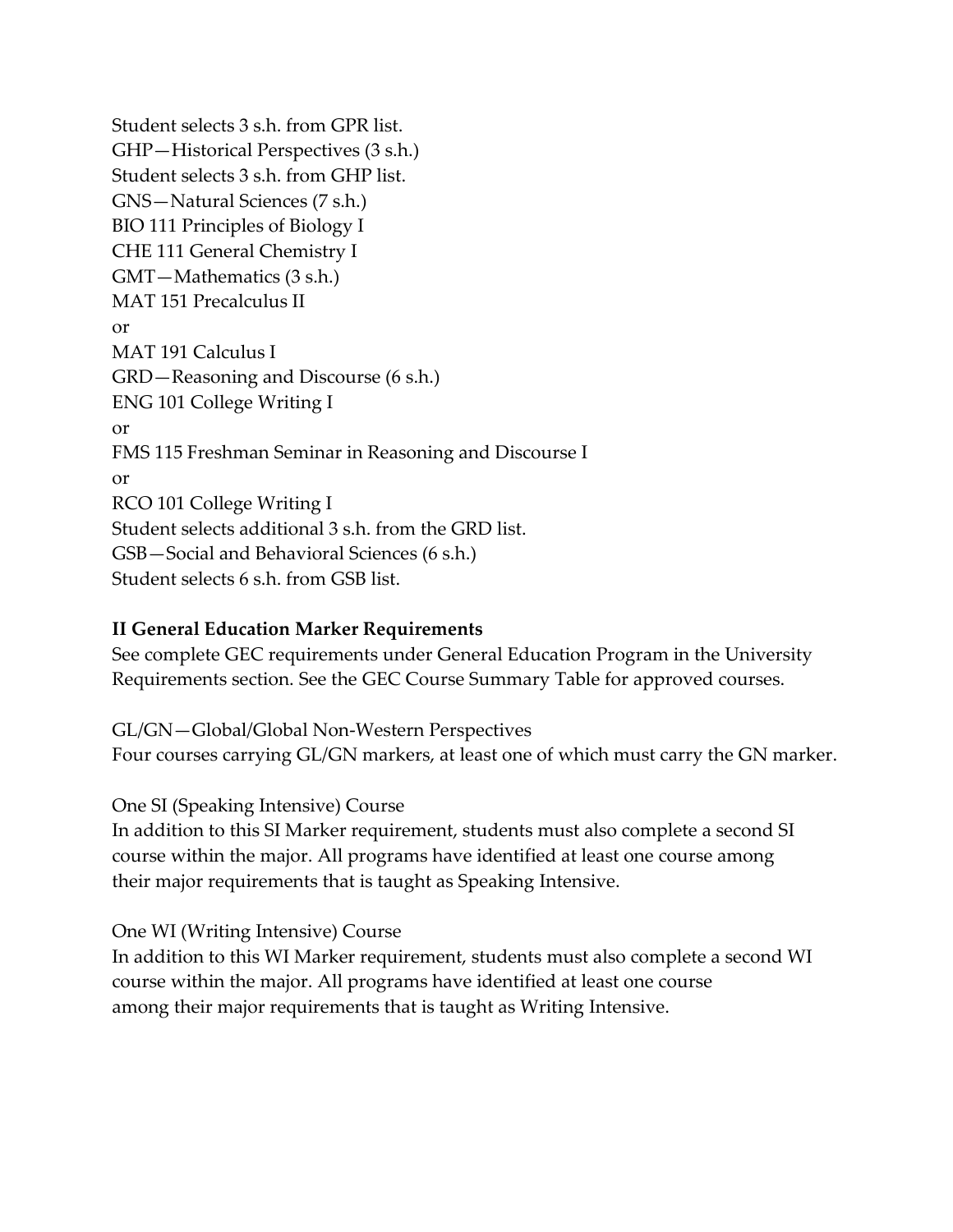### **III College of Arts and Sciences Additional Requirements (CAR)**

See CAR requirements in the Academic Units section. See the GEC Course Summary Table for approved CAR courses.

GMO/GPM—Historical Perspectives (3 s.h.) Student selects 3 s.h. from GMO or GPM list, depending on category used to satisfy GHP requirement. GLS/GPS—Natural Sciences (3–4 s.h.) Required: BIO 112 Principles of Biology II GSB—Social and Behavioral Sciences (3 s.h.) Student selects 3 s.h. from GSB list. GFL—Foreign Language (0–12 s.h.) Intermediate-level proficiency in one language, demonstrated by placement test, or completion of course work through course number 204. WI—Writing Intensive Courses A total of four WI courses.

## **IV Major Requirements**

### **Program Qualifications**

BIO 111 Principles of Biology I

# BIO 112 Principles of Biology II

## **Additional Qualifications**

- A minimum of 30 semester hours of Biology courses above the 100 level.
- A maximum of 4 s.h. at the 200 level may be counted toward the major.
- Students must have a grade point average of at least 2.0 in Biology courses completed at UNCG.

## **Core Courses**

In meeting the requirement for hours above the 100 level, all B.A. in Biology majors must complete the following core courses; completion of at least four of these requirements is strongly recommended prior to enrollment in courses numbered 400 and higher.

1. Ecology BIO 301 Principles of Ecology 2. Cell Biology BIO 355 Cell Biology 3. Genetics BIO 392 Genetics 4. Evolution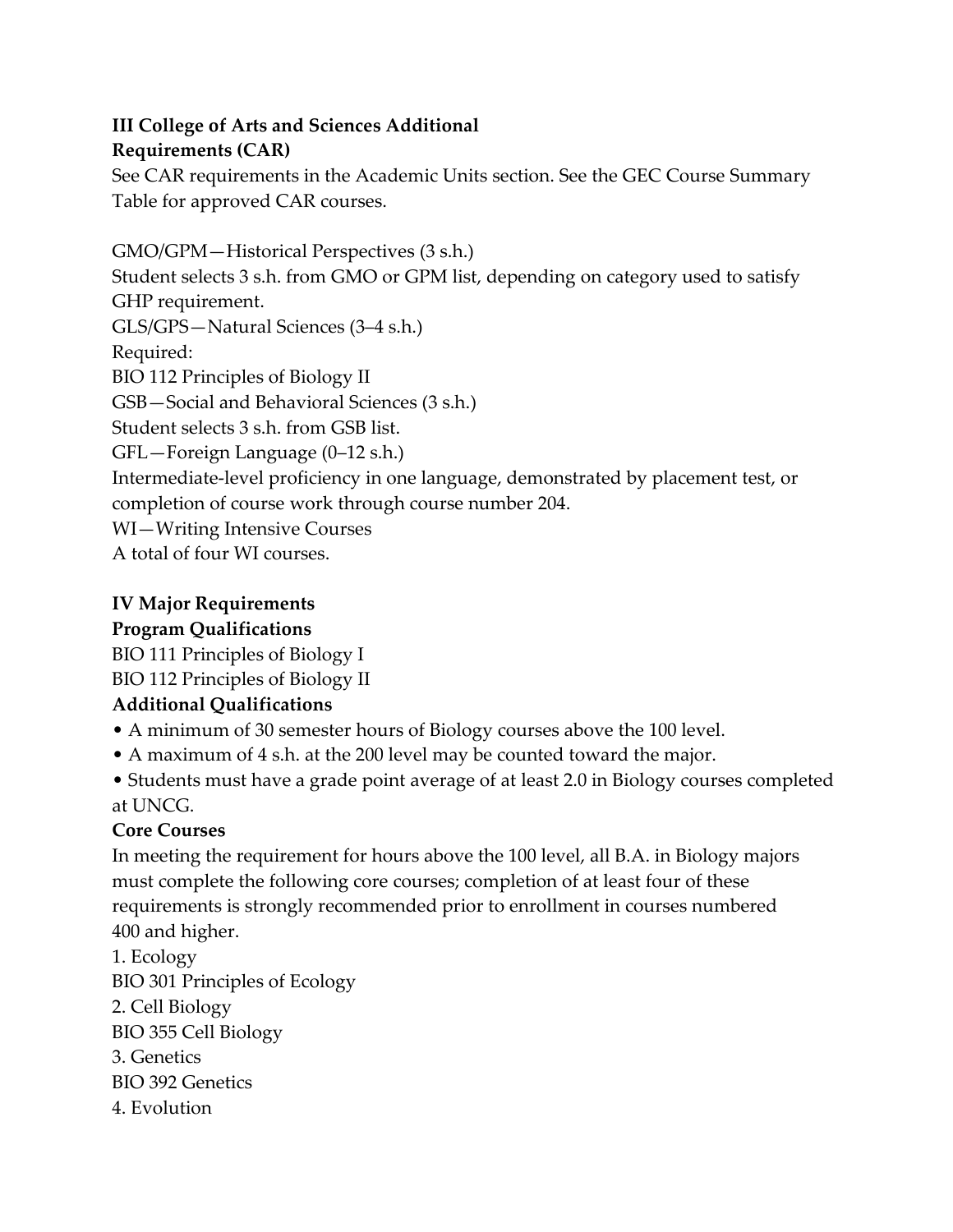BIO 330 Evolution 5. Two laboratory courses BIO 315 Ecology and Evolution Laboratory BIO 375 Cell Biology and Genetics Laboratory

### **V Related Area Requirements**

1. Required CHE 111 General Chemistry I CHE 112 General Chemistry I Laboratory CHE 114 General Chemistry II CHE 115 General Chemistry II Laboratory 2. Required MAT 151 Precalculus II or MAT 191 Calculus I

### **Recommended**

The department highly recommends the courses listed below in addition to the required courses listed above.

1. Required CHE 351 Organic Chemistry I CHE 352 Organic Chemistry II CHE 354 Organic Chemistry Laboratory 2. Required MAT 191 Calculus I MAT 292 Calculus II 3. STA 271 Fundamental Concepts of Statistics 4. PHY 211 General Physics I PHY 212 General Physics II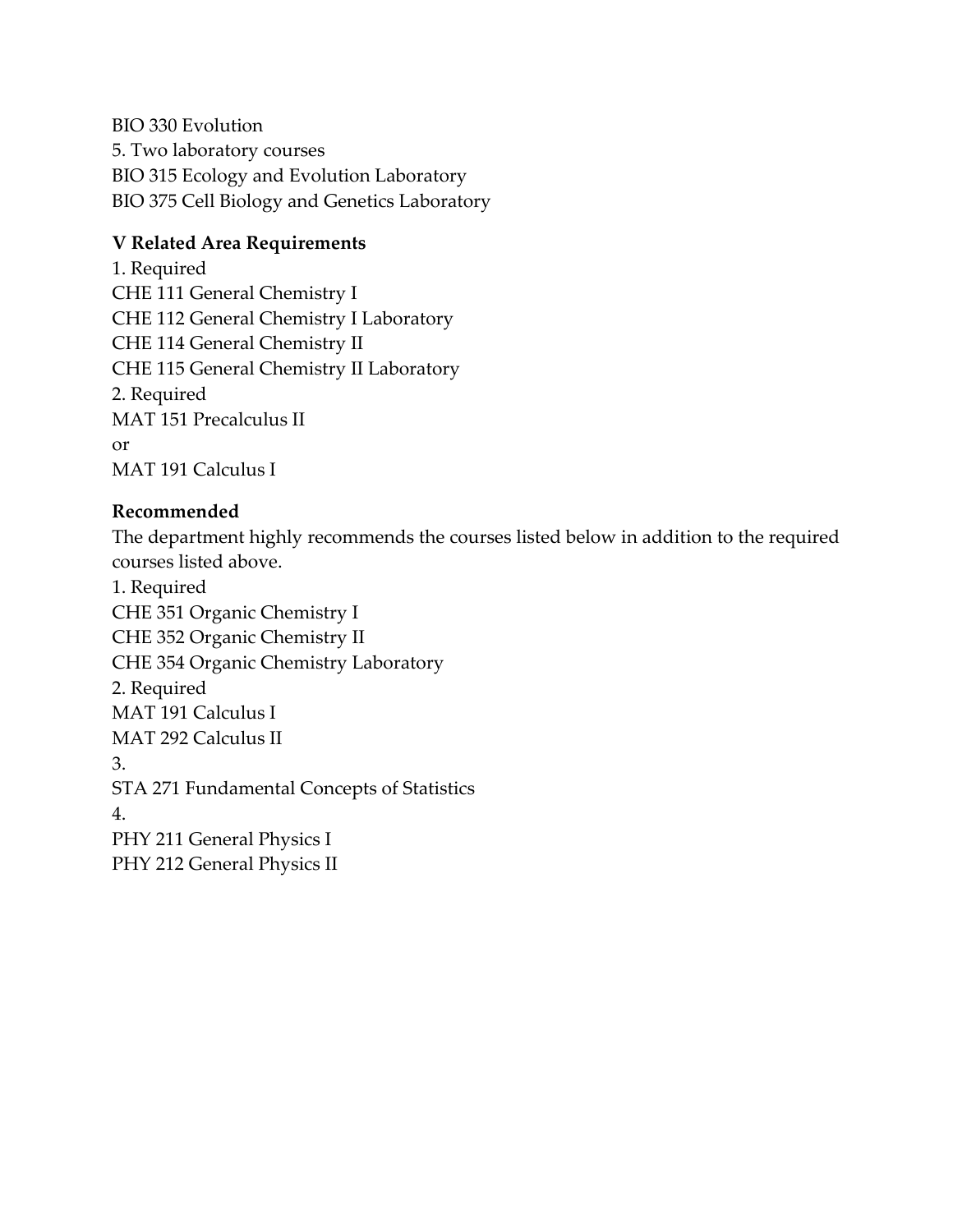### **VI Additional Requirements for Teacher Licensure**

The Teaching Licensure program in Biology includes a diverse science curriculum in order to align with licensure requirements of the North Carolina Department of Public Instruction.

a.

| 1. Required<br>GEO 103 Introduction to Earth Science<br>2. One or more of the courses listed below.<br>GEO 111 Physical Geology |
|---------------------------------------------------------------------------------------------------------------------------------|
| GEO 205 Environmental Change: Its Nature and                                                                                    |
| Impact                                                                                                                          |
| GEO 311 Weather and Climate                                                                                                     |
| GEO 314 Physical Geography: Landscape Processes                                                                                 |
| b. The following courses must be taken in a specified sequence terminating in student                                           |
| teaching in the spring semester of the senior year. See the online Secondary Education                                          |
| Handbook for more information.                                                                                                  |
| 1. Required                                                                                                                     |
| TED 535 Literacy in the Content Area                                                                                            |
| 2. Required                                                                                                                     |
| ERM 401 Assessment I: Accountability in Our                                                                                     |
| Nation's Schools                                                                                                                |
| ERM 402 Assessment II: Standardized Tests                                                                                       |
| ERM 403 Assessment III: Classroom Assessment                                                                                    |
| 3. Required                                                                                                                     |
| TED 401 Child and Adolescent Development and Learning                                                                           |
| SES 401 Understanding and Teaching Students with Disabilities in Inclusive Settings                                             |
| TED 403 Teaching English Learners with Diverse Abilities                                                                        |
| 4. Required                                                                                                                     |
| TED 445 Human Diversity, Teaching, and Learning                                                                                 |
| 5. Required                                                                                                                     |
| TED 559 Teaching Practices and Curriculum in Science                                                                            |
| 6. The course provided below for 12 s.h.                                                                                        |
| TED 465 Student Teaching and Seminar: Secondary School                                                                          |
| 7. Strongly recommended                                                                                                         |
| LIS 120/TED 120 Introduction to Instructional Technology for Educational Settings                                               |
|                                                                                                                                 |